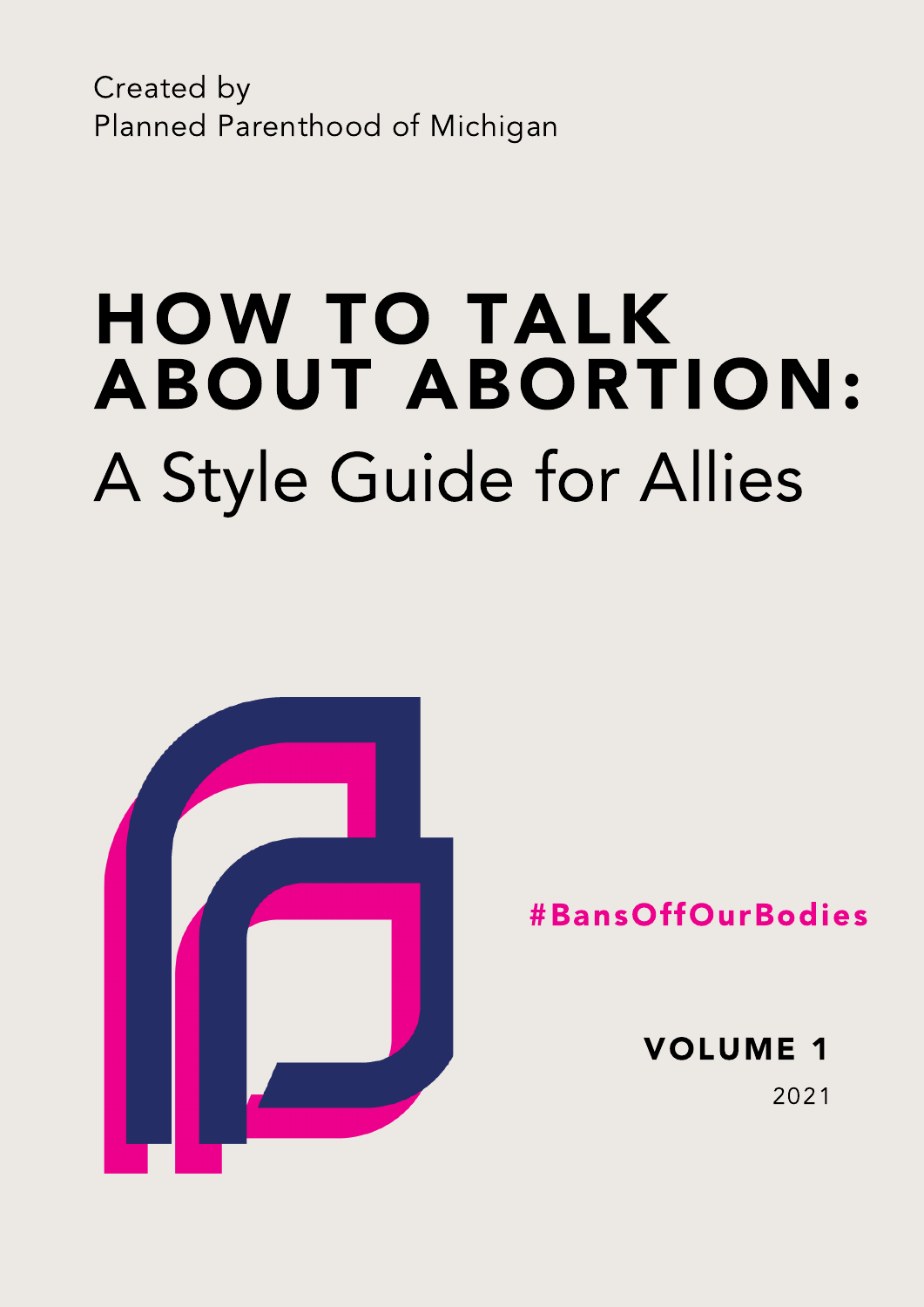### How we talk about abortion matters

We created this guide to give our allies, partners, and colleagues a clear reference to use when drafting talking points, letters to donors, or other communications about abortion.

Why? Because even though we are all wellintentioned — we support access to abortion, we believe in bodily autonomy we also are all susceptible to using stigmatizing or coded language when we talk about abortion. And that causes harm.

For example, saying, "Abortion is only 3% of what Planned Parenthood does," implies that there is something bad about providing abortion, and that's why you must emphasize how little of our total services it comprises.

This is the same issue with using phrases like "safe, legal, and rare."

## We aren't ashamed to provide abortions

It's an important part of what we do. It's safe and legal. We are proud that our patients know and trust us as a provider of high quality reproductive care, including abortion.



# General tips:

- Be inclusive.
- Say abortion.
	- Put people first.

### The way we talk about abortion evolves

In the guide, you may notice phrases marked as "don't use" that, just a few years ago, were preferred and encouraged. For example, you'll notice above that we said "high quality reproductive care, including abortion."

Not just reproductive care; reproductive care, including abortion.

Not abortion care. Just abortion.

As we continue to interrogate our own unconscious biases and internalized stigma, we will apply that to our internal and external communications, too. We are always learning, and we will always be applying what we learn to our work.

And just like we learned in elementary school, there are always exceptions. Please consider us as a resource. We are all in this fight together, and we will all continue to do better when we know better.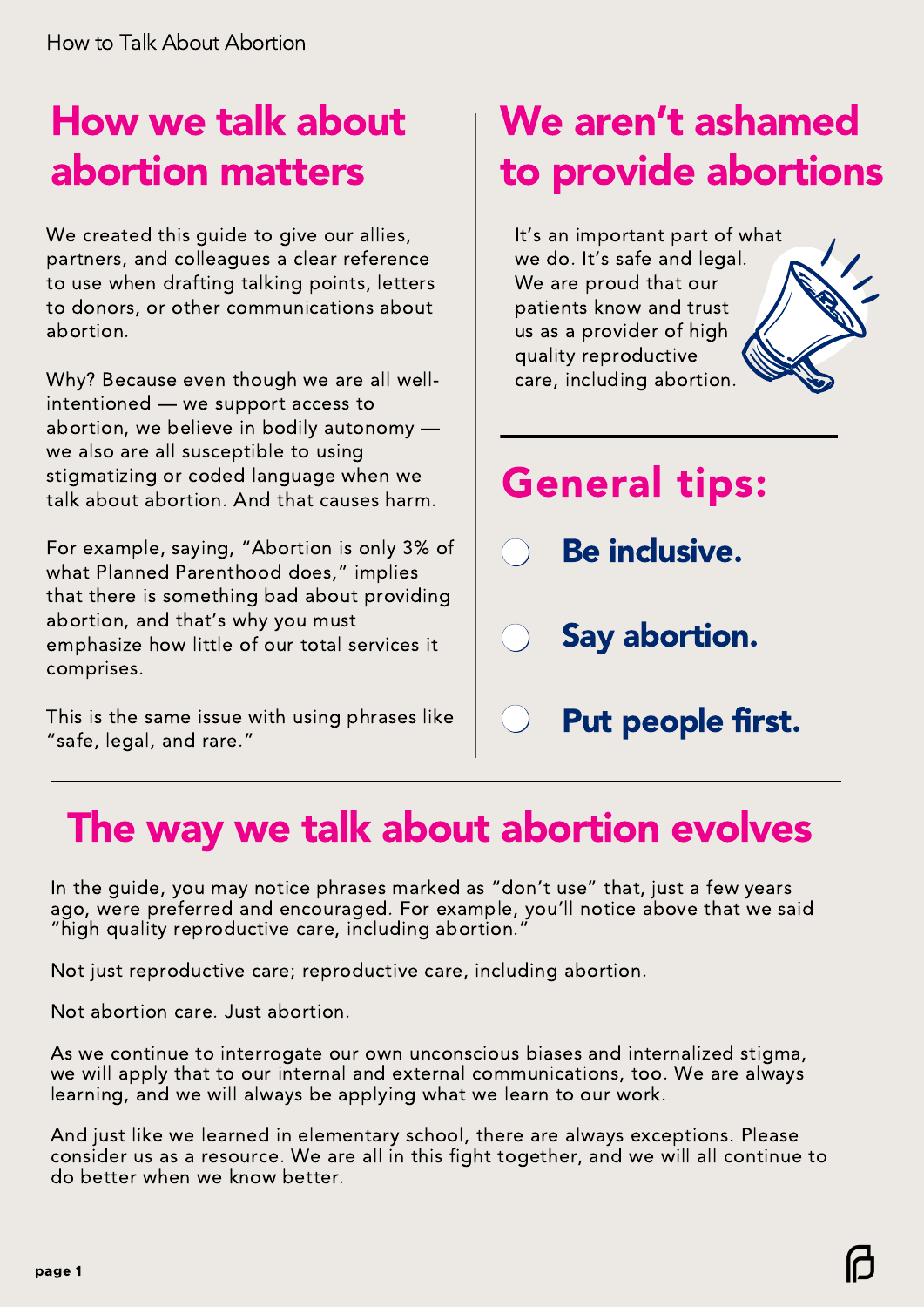# A Style Guide for Allies

### abortion

Do not use euphemisms like Do not use euphemisms "abortion care," "choice," or "termination." Do not use "reproductive health care" when you are specifically referring to abortion.

When you are talking or writing about abortion, just use abortion.

### anti-choice

Do not use. Use an alternative like "anti-abortion," or "anti-reproductive health." When referring to services beyond abortion.



### choice

Do not use as shorthand for the debate over Donot use as shorthand for the debate over access to abortion, and avoid using the labels access to abortion, and avoid using the labels pro-choice and anti-choice. When referring to individual pregnant people, "decision" is preferred, e.g., "Her abortion was her decision."



### fetus

The organism that develops from the embryo at the end of about eight weeks after fertilization (10 weeks since a woman's last menstrual period) and receives nourishment through the placenta.

#### For an explanation of the stages of pregnancy, visit www.plannedparenthood.org

We prefer to use the synonym "pregnancy" whenever possible instead of "fetus."

**Example:** "After discovering at 20 weeks that there was a medical problem with the pregnancy, she decided with her provider to have an abortion."



### conception

Do not use. Imprecise, nonmedical term for the beginning of pregnancy — as opposed to the more specific fertilization or implantation.

### viability

Refers, in general usage and very imprecisely, to the ability of a fetus to live outside the uterus. Avoid using.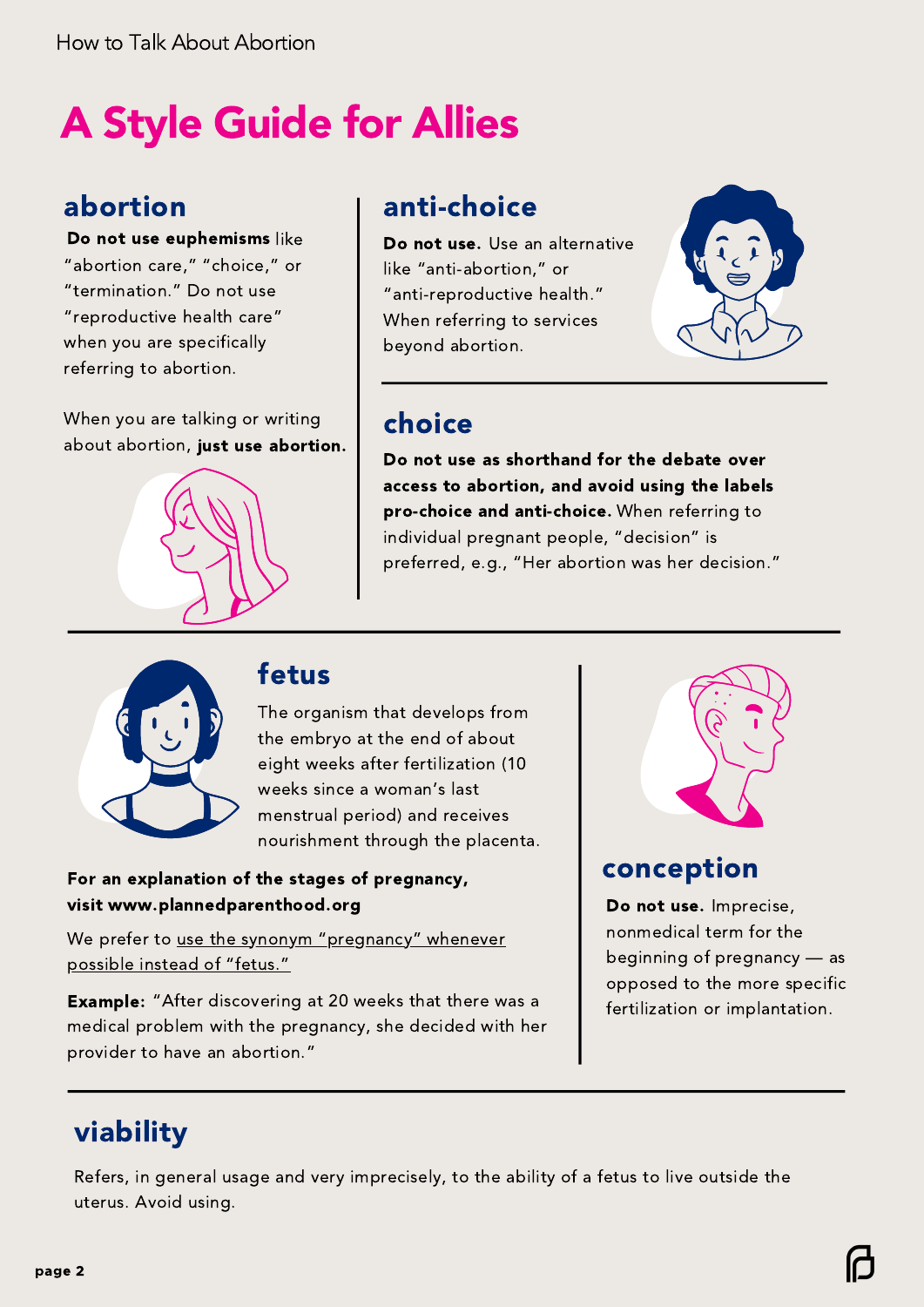# A Style Guide for Allies



### Roe v. Wade

January 22, 1973, U.S. Supreme Court decision (410 U.S. 113 (1973)) that recognized for the first time that the constitutional right to privacy "is broad enough to encompass a woman's decision whether or not to terminate her pregnancy."

Roe has come to be known as the case that legalized abortion nationwide. At the time the decision was handed down, nearly two-thirds of the states outlawed abortion except to save a woman's life. Roe rendered these laws unconstitutional, making abortion services safer and more accessible to people throughout the country.

### reproductive justice

Reproductive justice is the human right to maintain personal bodily autonomy, have children, not have children, and parent children in safe and sustainable communities, specifically for people of color, indigenous people, queer and trans people, and other populations that have historically been marginalized. The Reproductive Justice movement was started in 1994 by 12 Black women and is rooted in Black feminist theory. Capitalize when referring specifically to the movement and organizations within the movement, and lowercase when referring to the concept of reproductive justice more broadly.

Planned Parenthood is not a reproductive justice organization, and should not claim that label. However, we should give credit to reproductive justice organizations and activists whenever we write about work that they lead, including but not limited to: Black maternal health, making access to abortion equitable, repealing the Hyde amendment, destigmatizing abortion, and addressing systemic racism as the root of inequities in health access and outcomes. E.g., "Planned Parenthood is committed to repealing the discriminatory Hyde amendment, following the leadership of organizations in the Reproductive Justice movement."

### gender-neutral/gender-inclusive

As much as possible, we should strive to be inclusive in our writing. This includes writing about sexual and reproductive health in a way that does not exclude people who are not women. For example:

- Gendered: The unfortunate reality is that too many women in the U.S. face barriers to safe, legal abortion.
- Gendered-neutral: The unfortunate reality is that too many people in the U.S. face barriers to safe, legal abortion.
- Gendered-inclusive: The unfortunate reality is that too many women, and transgender, nonbinary, and gender nonconforming people in the U.S. face barriers to safe, legal abortion.